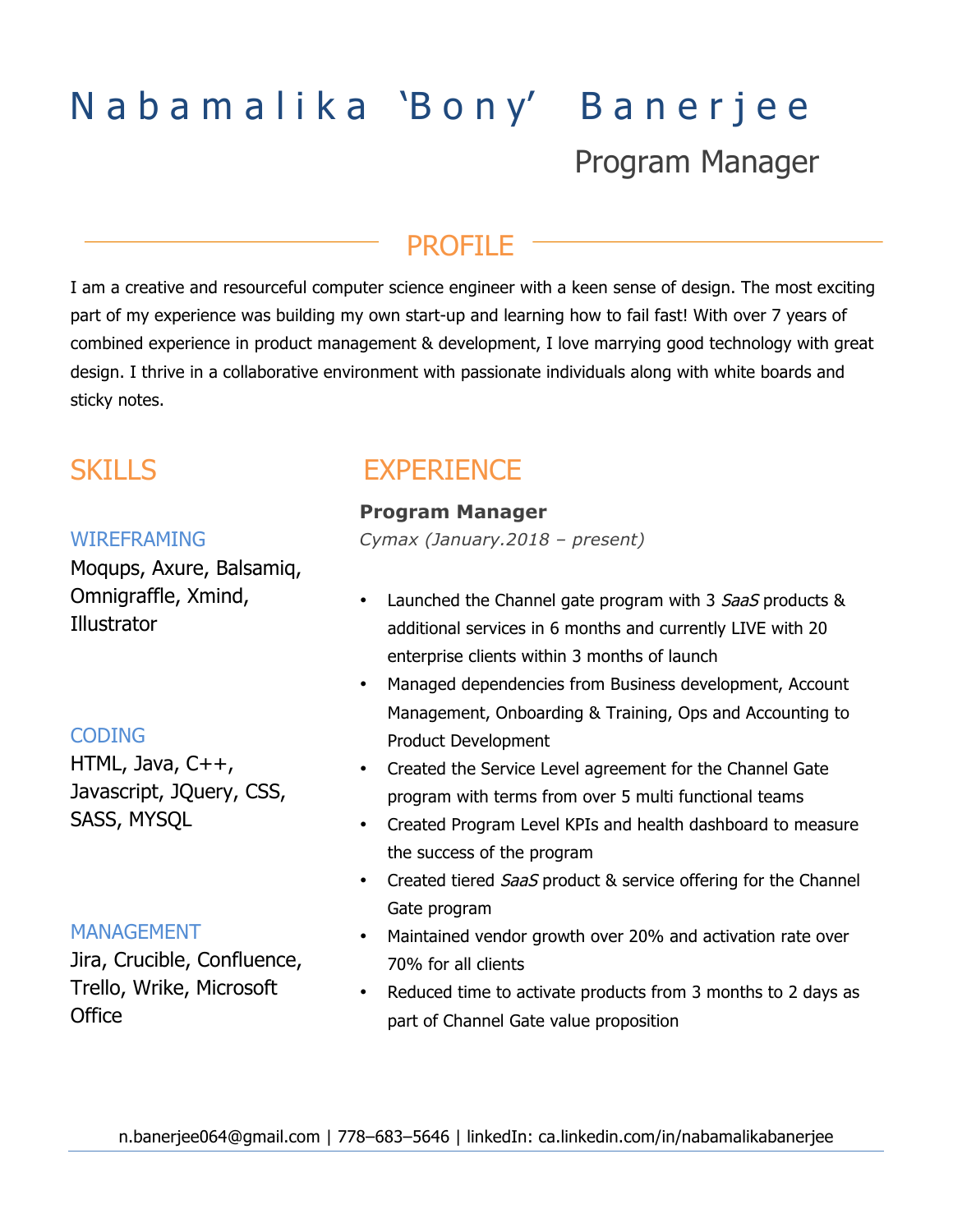# EDUCATION

#### **Masters of Digital Media**

*Jointly offered by the Simon Fraser University, University of British Columbia, BCIT and Emily Carr University of Arts & Design*

*The Centre for Digital Media (CDM), Vancouver Canada (2012 – 2014)* 

# **Bachelors of Computer Science Engineering**

*SRM University, India (2005 – 2009)* 

# **Product Manager**

*Cymax (March.2016 – December.2017)*

- Launched 4 new Minimum Viable products in two years in the ecommerce market to validate product-market fit
- Created minimal viable product 'Muzeboard' in less than 3 months for the designers to engage with the e-commerce site
- Launched the beta Analytics product, "Seller Intelligence" Platform with 5 Vendors from inception to release in 3 months
- Introduced wireframing & prototyping in the company and created over 300 wireframes for over 5 products
- Standardized the agile cycle with off-shore team in Ukraine and upped the stability of the Constant Retail product by 70% within 3 months

# **Product Analyst**

*Vidigami Media Inc (Nov.2014 – March.2016)* 

- Set up product management best practices for the B2B photo management solution for schools
- Improved UX measures by 25% through increased user feedback collection, synthesis of solutions, and more frequent iteration to customer needs.
- Improved team efficiency by introducing Agile best practices like Sprints, User Stories and Retrospectives
- Championed data driven product development by measuring product usage metrics & aligning them to company goals
- Led customer-driven product development by introducing prototyping & customer validation process
- Led the complete re-design of the B2C mobile app from customer interviews to high level prototype MVP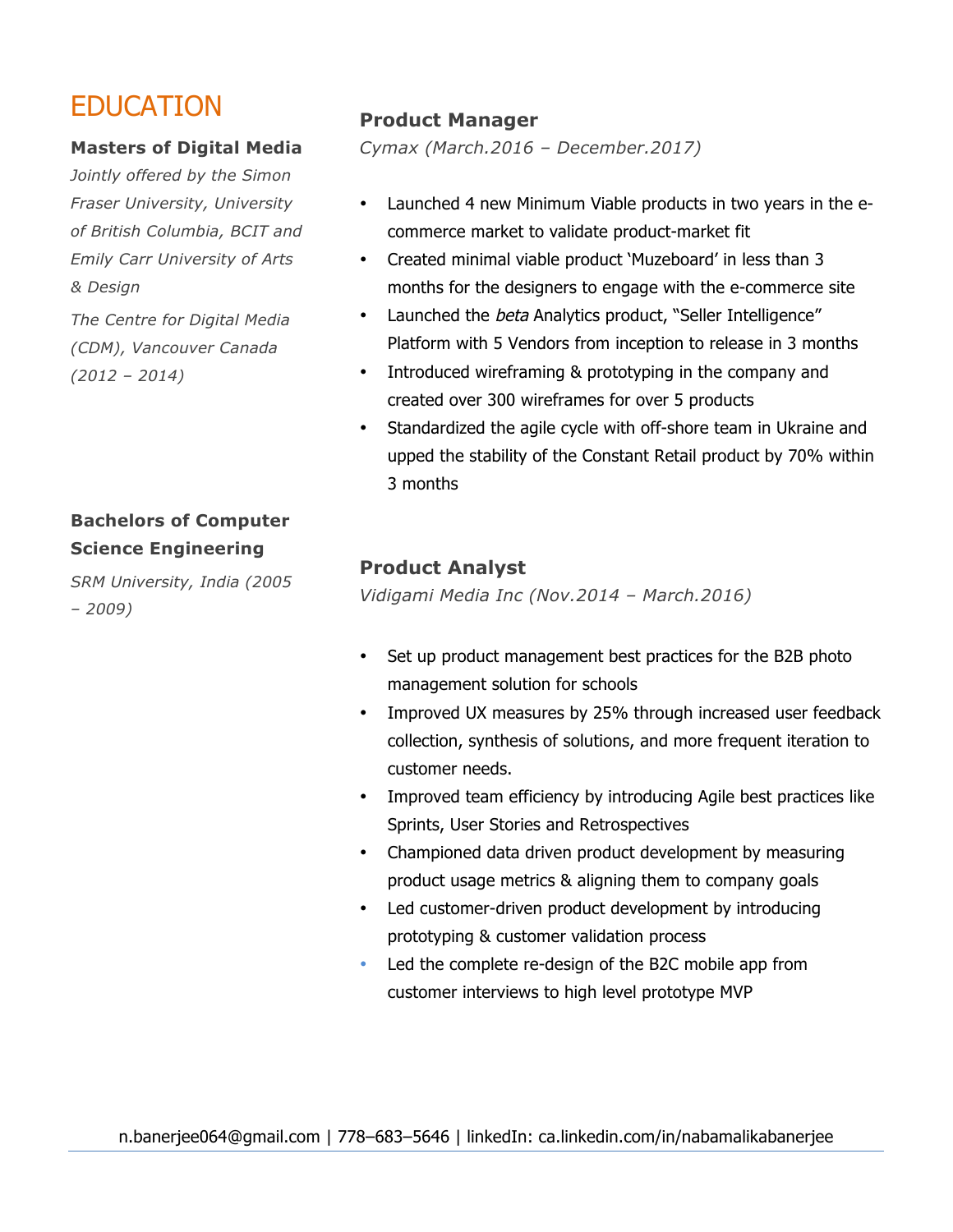### **Product Manager Intern**

*Global Relay (March.2014 – Nov.2014)* 

# AWARDS

Gerri Sinclair Innovation Award, CDM 2013

CDM Venture Scholarship, CDM 2013

Dianne Sinclair Fellowship, CDM 2012

Tom Calvert Award, CDM 2012

Phoenix Award, CTS 2011

Diamond in the Rough Award, CTS 2011

Performance Scholarship Award, SRM 2008

- Managed the entire product cycle from planning to implementation with shared resources
- Drove a solution set across 4 cross-functional teams by maintaining a prioritized product backlog
- Communicated the business value to potential stakeholders thereby increasing buy-in of the project
- Increased company wide project impact by collaborating with Marketing, Training & Sales departments

### **Co-Founder**

*Orbits (April.2013 – March.2014)*

- Developed the backend of the MVP with Java & MySQL
- Conducted extensive research in digital collaborative tools for teams & businesses which resulted in identifying our productmarket fit
- Performed rapid & high-level Prototyping for information layout & application flow in Xmind & Axure

## **Prototype Engineer/UX Designer**

*Centre for Digital Media (Sept 2012 – April 2013) Clients: Pacific News Group & Zeros2Heroes Media*

- Created the digital media strategy to leverage client's existing media property
- Developed an mobile prototype as Minimum Viable Product to showcase the product features after low level rapid prototyping with Balsamiq/Omnigraffle
- Designed and delivered User Manual and Marketing brochures to support pitch material
- Refined product solution by conduction customer interviews and drawing out User Journeys, Persona

n.banerjee064@gmail.com | 778–683–5646 | linkedIn: ca.linkedin.com/in/nabamalikabanerjee